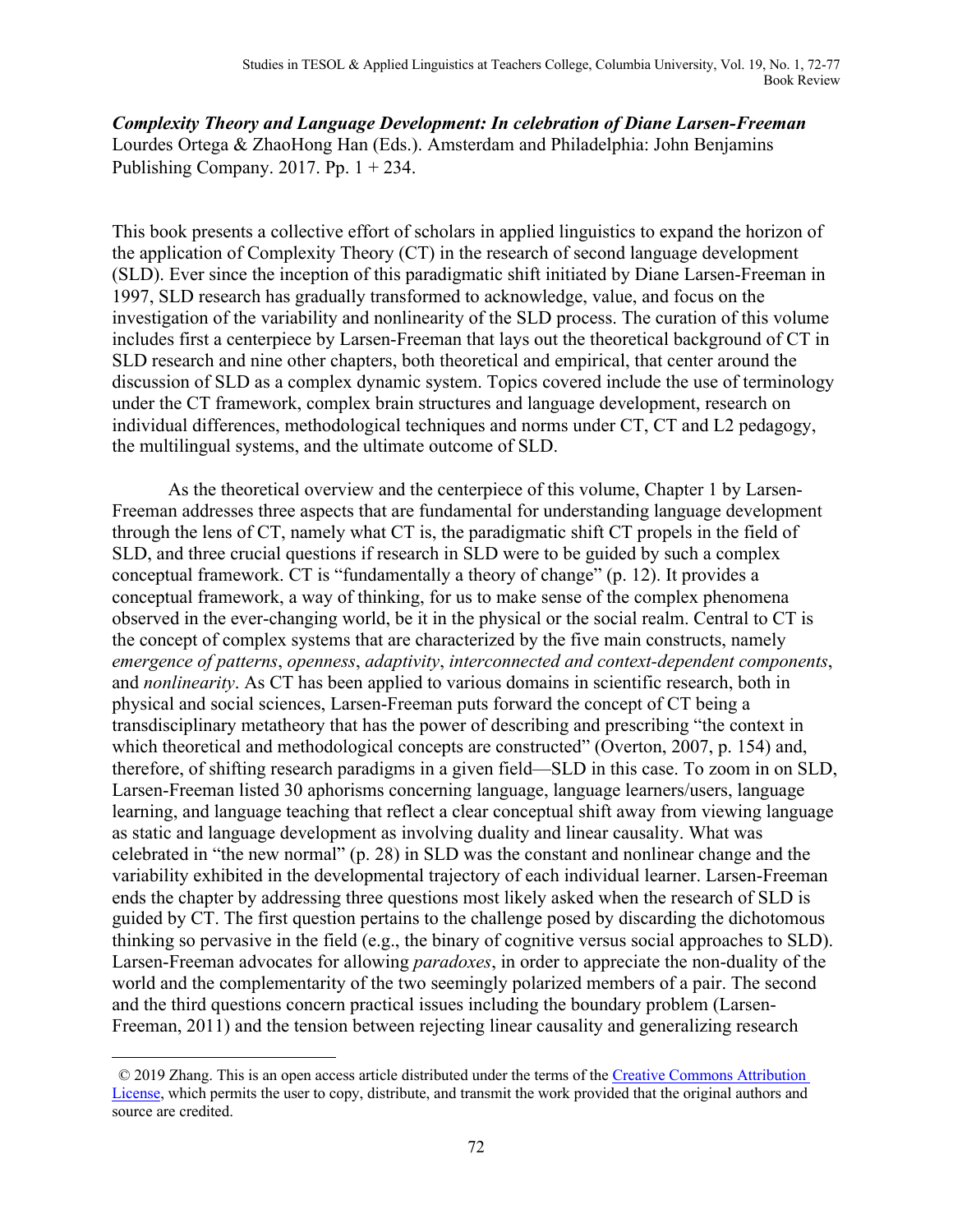findings. Although identifying the boundary between a system and its environment indeed seems against the interconnectedness and interaction among all things, which complexity thinking endorses, Larsen-Freeman suggests that drawing the line should be a strategic endeavor on the basis of understanding the complex whole and should depend on the research interest at hand. In terms of generalizability of research findings under CT, Larsen-Freeman aptly asserts that the contingent nature of SLD, manifesting itself as nonlinearity development, "does not preclude generalizing" (p. 34). With complexity thinking, generalizations should be made about the dynamics in the system under study as opposed to about any single interventional factor and its possible linear effect to a much larger population of language learners.

Before embarking upon the discussion of SLD under CT, the next chapter by de Bot first clarifies the interchangeable use of the two terms of CT and Dynamic Systems Theory (DST) commonly observed so far in applied linguistics (AL). While both CT and DST attempt to account for the behavior of dynamic complex systems, CT primarily pertains to epistemology involving the ontology of issues such as self-organization and emergentism. Or, to echo back to the first chapter, CT is a metatheory. On the other hand, DST has a rather mathematical origin and is originally concerned more about hard sciences. De Bot then points out that there are two basic approaches to describing dynamic systems—metaphorical (i.e., *dynamic* systems) and mathematical (i.e., *dynamical* systems) —and the latter provides a mathematical vocabulary for characterizing the behavior of dynamic systems, e.g., fractals, bifurcation, and attractors. In the context of AL, both theories consider human cognition and language learning dynamic, adaptive, and complex, yet DST offers several analytical tools for AL researchers to deal with dense longitudinal language data for studying the development over time, such as min/max analysis, Monte-Carlos analyses, and time series analysis. Therefore, a new term of Complex Dynamic Systems Theory (CDST) is proposed to encompass both the metaphorical and technical approaches and this new term in fact conveys an intention to apply the metaphorical complexity thinking through the implementation of technical research tools.

In Chapter 3, Schumann discusses the complexity of neural structures and functions and of language use. In an analogous sense, both the brain and the human language are degenerate in that different neural structures that could produce the same function and different linguistic elements can also produce the same message. Degeneracy, according to Schumann, goes "handin-hand" with complexity (p. 61), because components of a complex system become integrated as a result of their interconnectedness and such integration allows different systems to produce the same or similar output. Here Schumann illustrates such degeneracy in complexity systems by drawing on the motivation research in second language acquisition (SLA). On the one hand, instead of a one-to-one mapping between the five stimulus appraisals which all motivational constructs boil down to and the regions in the neural system where these appraisals are implemented, what has emerged in motivational research is degeneracy, that is, a many-to-many mapping between subcomponents of the neural system and the appraisals' underlying motivational constructs. As a result, no functions could be pinpointed to a single region of the neural system and the function of one brain region could not be simply predicted based on the activity observed for one task. On the other hand, the degenerate lexicon of human language aggravates the issue in that the concept of motivation tends to be labeled with synonyms as it is researched in different relevant areas—educationists study motivation in the sense of "interest," "will," or "motives," whereas psychologists label it as "wants," "rewards," or "energy." In a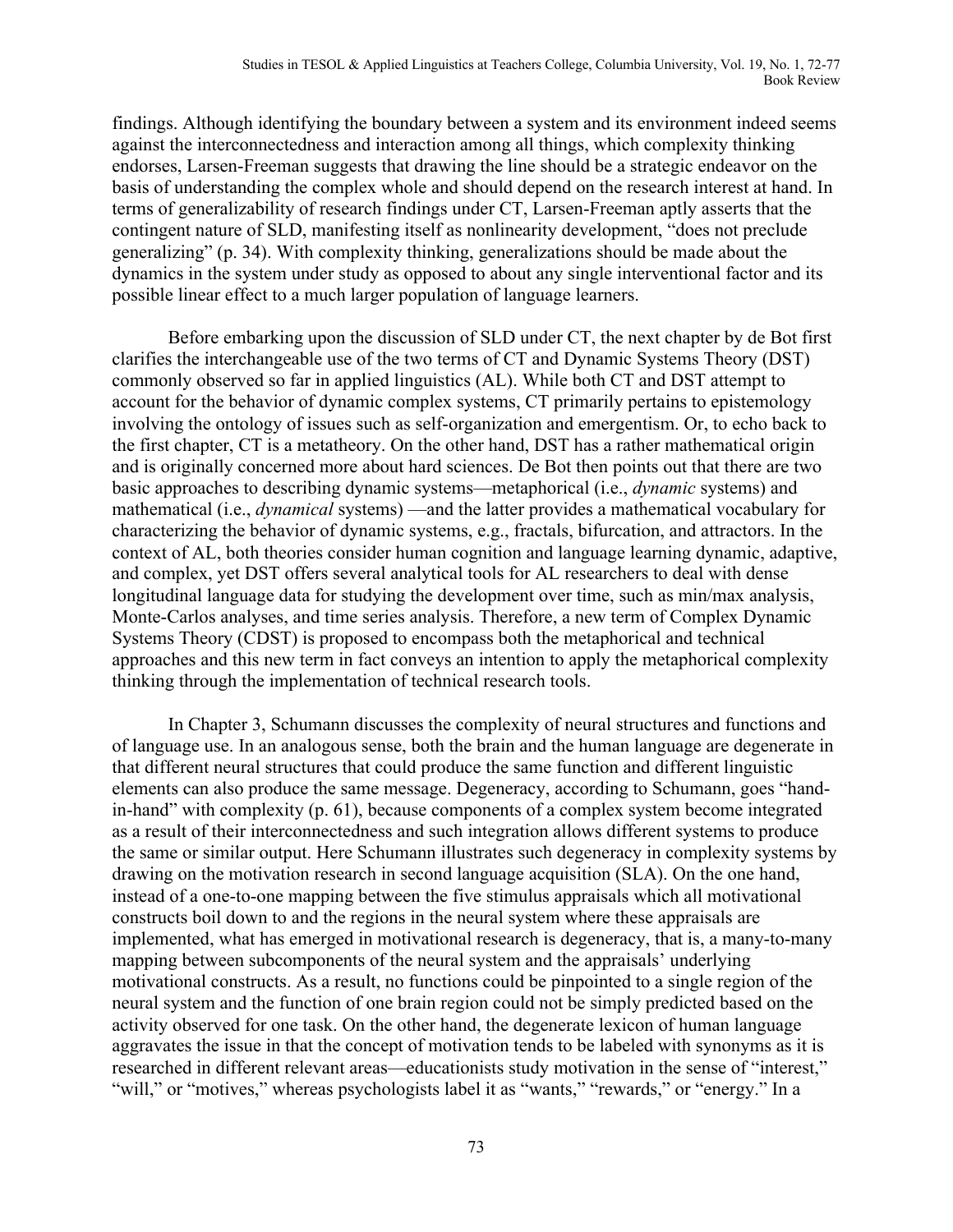nutshell, the physical structure of the brain and its functions are two complex dynamic systems and the attempt of labeling their complex mappings using the human lexicon, which itself is also complex and dynamic, is bound to be unsuccessful.

Indeed, the research on motivation and its superordinate topic—learner characteristics in the field of SLA has been one of the most fruitful sub-areas implementing CDST. In Chapter 4, Dörnyei first urges us to challenge the traditional view on individual differences (IDs)—a view that considers these mediating factors (i.e., motivation, aptitude, learning style, learning strategies, etc.) in language development as stable and distinct traits, that believes the parameters of these factors can be measured quantitatively and used to make predictions about language development, and that holds that there is a linear causality between these factors and the learner's language development. This line of conceptualizing IDs, despite its pervasiveness in our field, is not compatible with the holistic and dynamic CDST perspective and a new framework is therefore called for. By adapting McAdams and Pals' (2006) Big Five model, Dörnyei proposes a new framework involving three levels of personality, namely *dispositional traits*, *characteristic adaptations*, and *integrative life narratives*. Dispositional traits are the relatively stable and decontextualized dimensions of personality largely genetically determined, e.g., friendliness or extraversion, whereas characteristic adaptations, such as motives, values, self-images, and goals, are constructs highly contextualized by the environmental conditions. Integrative life narratives refer to a "highly personal organisational framework" (p. 86) that a person uses to make sense of their own life, forming what McAdams and Pals (2006) call the *narrative identity*. In the context of SLA, Dörnyei explains that although a learner's dispositional traits are mostly stable, their impact on SLD is usually mediated through characteristic adaptations. Furthermore, research has shown that integrative life narratives could play even a more powerful role in altering a learner's perception of their learning experience, i.e., they narrate themselves into the self they become. This new framework views IDs as complexes involving multiple components, respects the dynamic interplay among these components within the same level and also across levels, and acknowledges the situational variation IDs display.

Chapter 5 continues the discussion on studying IDs as complex dynamic systems by tackling the methodological challenges. McIntyre, MacKay, Ross, and Abel argue that the shift towards complexity thinking in the field of SLD has led to a metaphorical conceptual framework to generate new questions, whereas a rigorous empirical research program to help researchers deal with the dense, longitudinal, and individual data for answering these questions has yet to be well developed. To address this issue, McIntyre et al. review 12 methods that have been applied to empirical studies on motivation. These methods, from qualitative, mixed, to quantitative, are: (1) longitudinal qualitative interview design, (2) retrodictive qualitative modeling, (3) qualitative comparative analysis, (4) two-stage qualitative interview design, (5) qualitative interview design gathering data on multiple timescales, (6) longitudinal cluster analysis, (7) mixed-methods research/triangulation of multiple data sources, (8) Q methodology, (9) trajectory equifinality model, (10) idiodynamics, (11) latent growth modelling, and (12) change point analysis.

Following the brief review of these 12 research methods is an apt discussion in Chapter 6 by Lowie regarding the quality norms for empirical studies adopting a dynamic approach. Lowie points out that what is yet to be built when applying a CDST approach in empirical SLD research is a set of conventions and requirements for this type of research in order to accurately unravel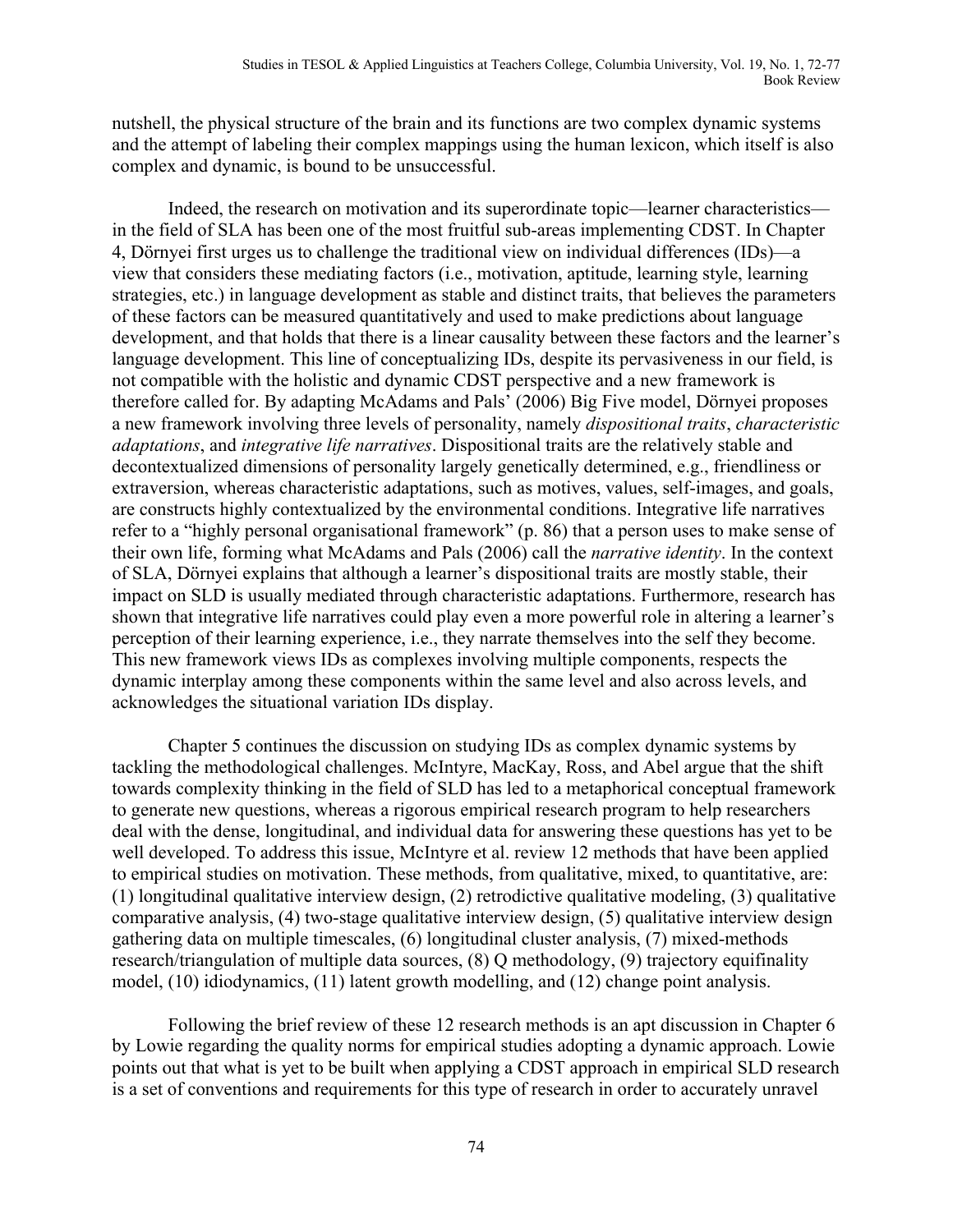the variability and nonlinear change in SLD. Lowie suggests conducting process-oriented research, as opposed to product-oriented research where the time dimension of development cannot be addressed, that draws evidence from observations of individuals over time to analyze person-specific processes. Two research methods are proposed: the microgenetic method for empirically analyzing intra-learner variability and the dynamic modelling by computer simulations for investigating complex dynamic relationships between subsystems. Lowie asserts that these two methods used in combination have great potential so long as researchers provide a rationale for the density of data collection and the time scale of the measurements. To address concerns over the lack of generalizability, Lowie contends that the fact that results from longitudinal case studies cannot be generalized to a larger population does not reduce the quality and the value of research; and replication, instead of generalization, is more relevant to case studies in that the patterns and relationships found in multiple case studies would better advance the understanding of SLD as a dynamic system.

This perspective on SLD as a complex dynamic system not only has pushed the field to explore new paths for researching and theorizing, it also has crucial implications for language pedagogy in that, as Verspoor argues in Chapter 7, it is highly informative about what to teach and how to teach. By drawing on the dynamic usage-based (DUB) approach, Verspoor proposes the term Form-Use-Meaning-Mappings (FUMMs) to refer to the units of language, as this new term highlights the complex nature of language that involves dynamically interrelated subsystems (i.e., phonology, morphology, syntax, semantics, and pragmatics). Verspoor therefore contends that FUMMs should be the units of teaching because communication—the ultimate goal for learning a language—emerges through "the use of FUMMs in meaningful contexts in which humans have to dynamically co-construct meaning" (p.150). As for how they ought to be taught, Verspoor aptly warns us that learners themselves are also complex systems and intensive exposure to the target FUMMs in meaningful contexts through iteration is desirable in order for them to reach self-organization. Here she explains that iteration refers to the combination of repetition and recursion that affords the variability through which the learners can selectively reorganize the patterns that emerge into their own systems.

The next two chapters review previous empirical research adopting other approaches through the CDST lens. Chapter 8 by Opitz revisits four previous empirical studies of multilingual development that investigate the learning, relearning, and maintaining of a second language (L2) and also the development of the participants' first languages (L1s). All four studies differ in their original purpose and basic design, but they share an underlying conceptualization that each participant's multilingual repertoire is a dynamic system consisting of both L1 and L2 skills that interact with each other and with the context in which they are used. Through analyses of both linguistic and perception data on different timescales of weeks, months, and years, the four studies converge at several important findings. First, the multilingual system as a whole displays constant variability in all languages involved on all timescales although at times some language(s) may exhibit developmental stasis. Second, the developmental patterns of the same participant across timescales are non-linear. For example, in the last study on foreign language learners of Russian, it was observed that the same learner's error rate on the same construction first fluctuated from month to month, then reached peak accuracy, but experienced clear backsliding after only a one-week break. The third finding highlights that language use and context play a strong role in the development of a multilingual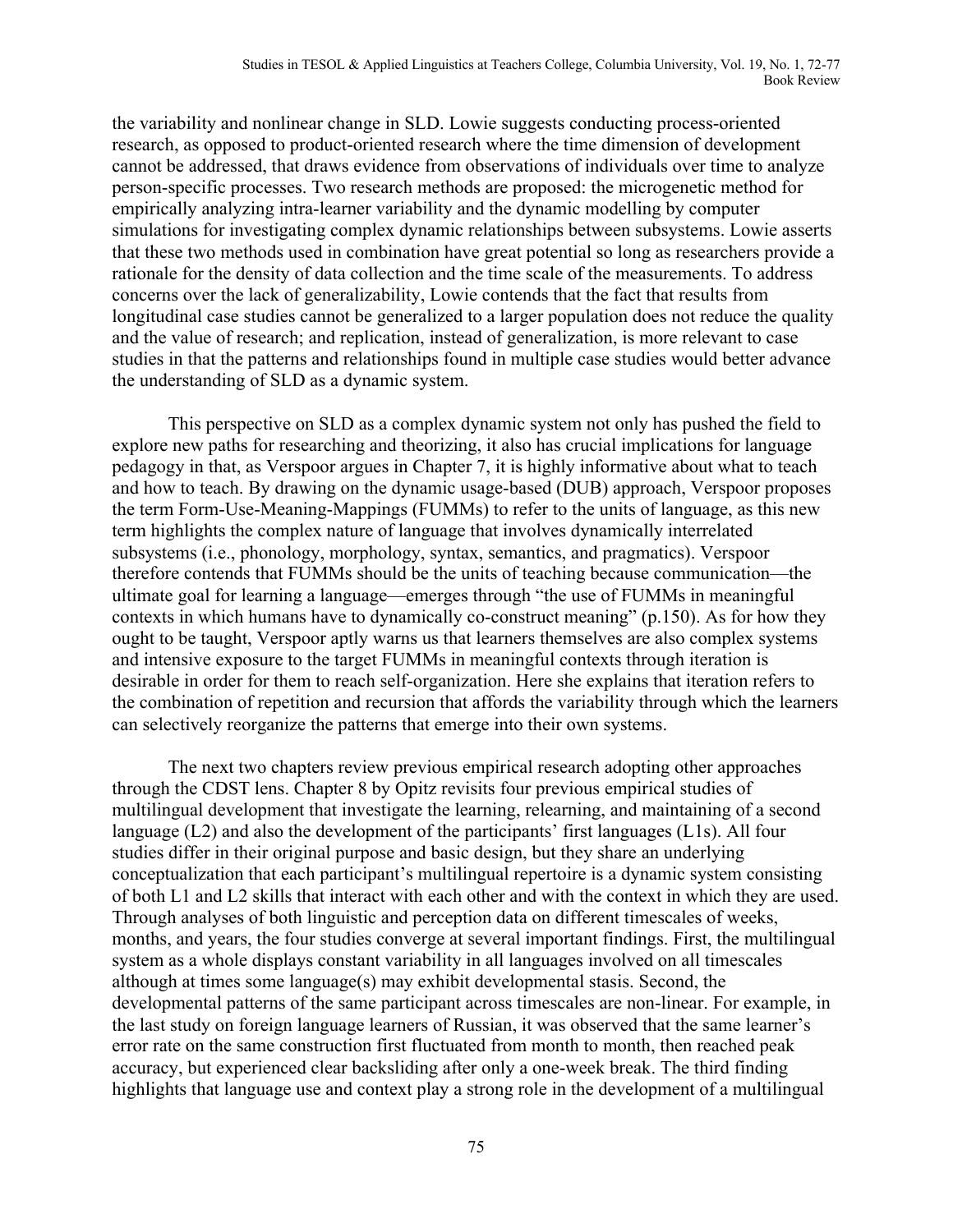system. Specifically, an authentic language use context seems to have always exerted positive effects on the language called for, be it improving an L2 or maintaining an L1; on the other hand, when the context for language use is absent, L2 loss or L1 attrition could happen.

These findings are corroborated in Chapter 9 by Köpke who discusses three situations of language destabilization drawing on findings from neuroscience and neuropsycholinguistic research: (1) when changes in language use patterns lead to attrition, (2) when adding a new language results in the reorganization of a multilingual system, and (3) when aphasic patients adapt to acquired language disorders. Köpke argues that the *lack of* L1 use could induce changes internal to the linguistic system and the changes to L1 use, or, say, the replacement by L2 in certain contexts could lead to changes in the corresponding functional domains. It is precisely the interaction of these internal and external processes, involving multiple factors such as age, length of residency, frequency of L1 use, and type of L1 use, that gives rise to the emerging L1 attrition. As for adding a new language to a user's language system, evidence from both the brain's electrical activity measured by ERPs and gray-matter density measured by MRI has supported that: The brain structure experiences the greatest changes at the early stages of learning a new language, the existing language system will be temporarily destabilized, and the brain structure will eventually adapt to the new system. Finally, a holistic systems approach has been applied to aphasia (i.e., acquired language disorders), taking into account both the patients' adaptive verbal behavior and the variability observed in their deficit. While the adaptive behavior proves, again, that the brain is a highly adaptive dynamic system, the variability that mono- and bilingual patients show in their behavior sheds light on the insight that language functions may very well be intertwined with other cognitive functions (e.g., the executive function).

Following an extensive discussion on the various local aspects of SLD is the last chapter by Han, Bao, and Wiita that zooms out to address a global issue of the *inter-learner differential ultimate attainment*. The authors argue that seeking for simplicity in the complex system of SLD is not only possible but also necessary as a complexity perspective allows for nuanced observation and description; but a simplicity perspective affords explanation and prediction. The reasoning follows that while SLD is indeed open, adaptive, and self-organizing if viewed through the CDST lens at a microscopic developmental level, as a whole SLD is rather closed and predictable of its outcome when zooming out to a macroscopic level. For this reason, the complexity and simplicity perspectives should be seen as complementary as opposed to mutually exclusive. To address the closeness of SLD, the authors seek wisdom from the classical physics law of Energy Conservation Theory (ECT) and present the Energy Conservation Theory in L2 (ECT-L2), a new theoretical framework that maps the four key variables of L2 learning motivation, aptitude, L1-Target Language (TL) distance, and TL input—onto the formula of ECT, both metaphorically and mathematically. ECT holds that "energy can be converted from one form to another, but the sum of all forms of energy in a closed system remains constant" (p. 216). Metaphorically, motivation and aptitude are the operationalization of kinetic energy, L1- TL distance that of the centrifugal energy, and traction of TL input that of the potential energy. Mathematically, the ECT formula would predict the transformation of energies as the object travels through the field towards the target, i.e., how the variables interact as the learner progresses in learning the L2. According to ECT-L2, motivation and aptitude initially drive the learning to commence; as the learner's proficiency level increases, the traction of TL input exerts greater influence, but the L1-TL distance eventually holds the learner back from approaching the